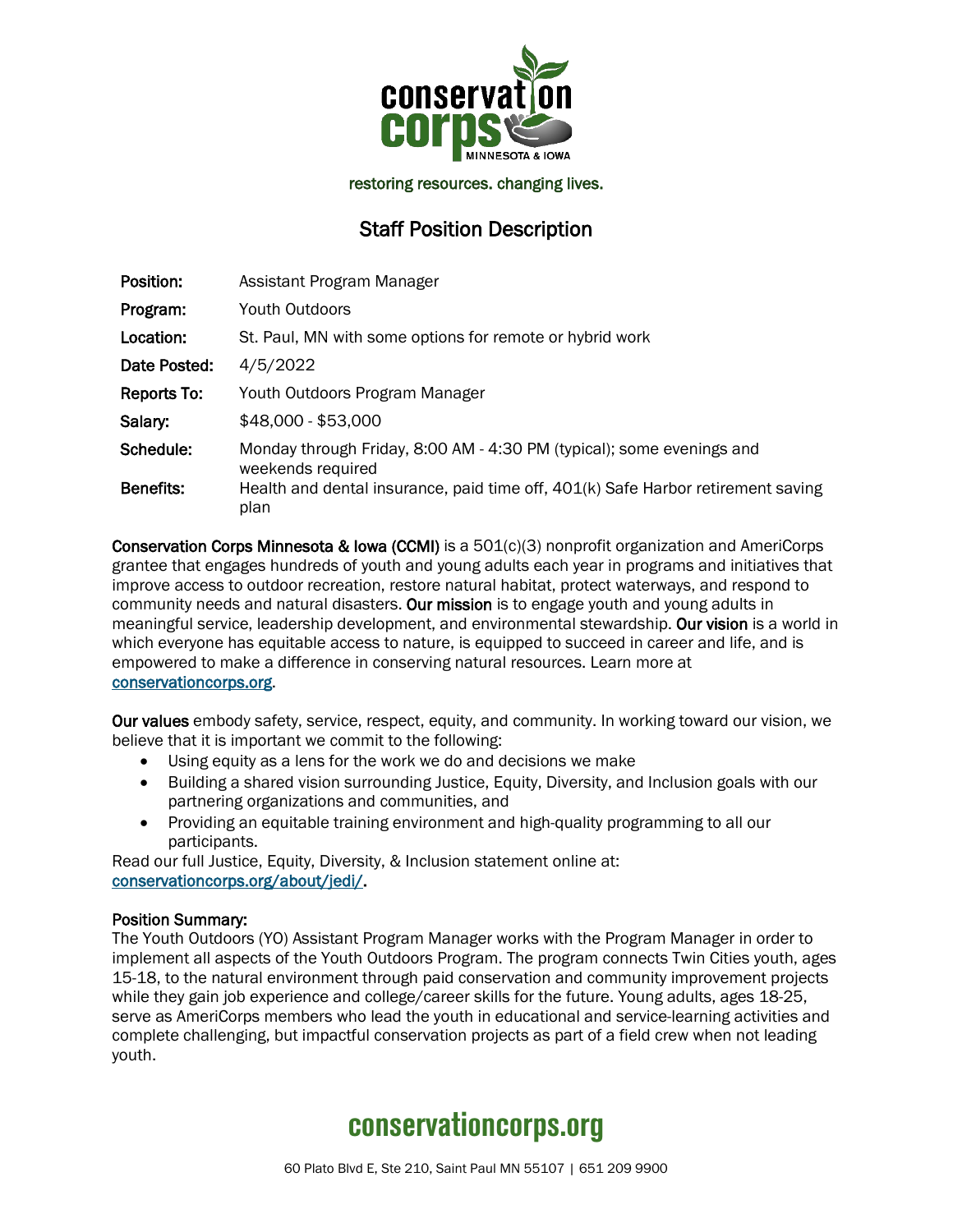Assistant Program Manager responsibilities include program administrative tasks, program planning, work project management, AmeriCorps member and youth recruitment, training and support, overseeing day-to-day program functions and supervising Field Specialists and Crew Leaders. Time is split between managing afterschool youth programming, AmeriCorps member development, and outdoor conservation projects.

#### Key Responsibilities:

- Provide or coordinate training, along with the YO Program Manager, for AmeriCorps members and youth participants at multiple points throughout the year
- Complete daily and routine reviews of Accomplished Work reports, AmeriCorps and youth timecards; collect and track program and project paperwork
- Assist in developing new and/or improved safety trainings and presentations
- Assist with AmeriCorps and youth recruitment, interviews, and onboarding
- In collaboration with YO Program Manager, provide feedback and coaching for AmeriCorps members and youth participants; assist with evaluations and performance management
- Visit crews in the field to offer support and ensure that projects are accomplished in an efficient, safe, and consistent manner
- Plan education, enrichment, and reflection activities throughout the year (such as mid-term and end-of-term retreats)

#### Qualifications:

- 1-3 years of experience supervising youth (15-18) and/or young adults (18-25)
- Ability to effectively interact with and lead people from diverse backgrounds
- Strong initiative and ability to act independently with minimal supervision
- Leadership skills, characterized by the ability to gain respect, supervise, delegate, and positively coach others
- Working knowledge of conservation project management from a variety of disciplines such as trail construction/maintenance, invasive species and habitat management, erosion control, raingarden installation, basic construction, and planting
- Excellent communication skills
- Familiarity with AmeriCorps or other federal service programs is preferred

#### Effective 1/4/2022, CCMI requires all employees and AmeriCorps members to be fully vaccinated for COVID-19 OR provide a weekly COVID-19 test.

*While this position description describes the general nature and level of work being performed, it is not an exhaustive list of all responsibilities, duties and skills required. All positions at CCMI may require duties outside of normal responsibilities.*

*CCMI is an Equal Opportunity Employer and is committed to creating an inclusive environment that values the diversity of its staff and members. Employment decision with CCMI will be based on merit, qualifications, and abilities. CCMI does not discriminate in employment opportunities or practices based on race, color, creed, religion, sex, national origin, age, disability, veteran status, military service, union membership, marital status, familial status, sexual orientation, gender identity, status with regards to public assistance, genetic information or any other characteristic protected by law.*

*Women, minorities, and people with disabilities are strongly encouraged to apply.*

# **conservationcorps.org**